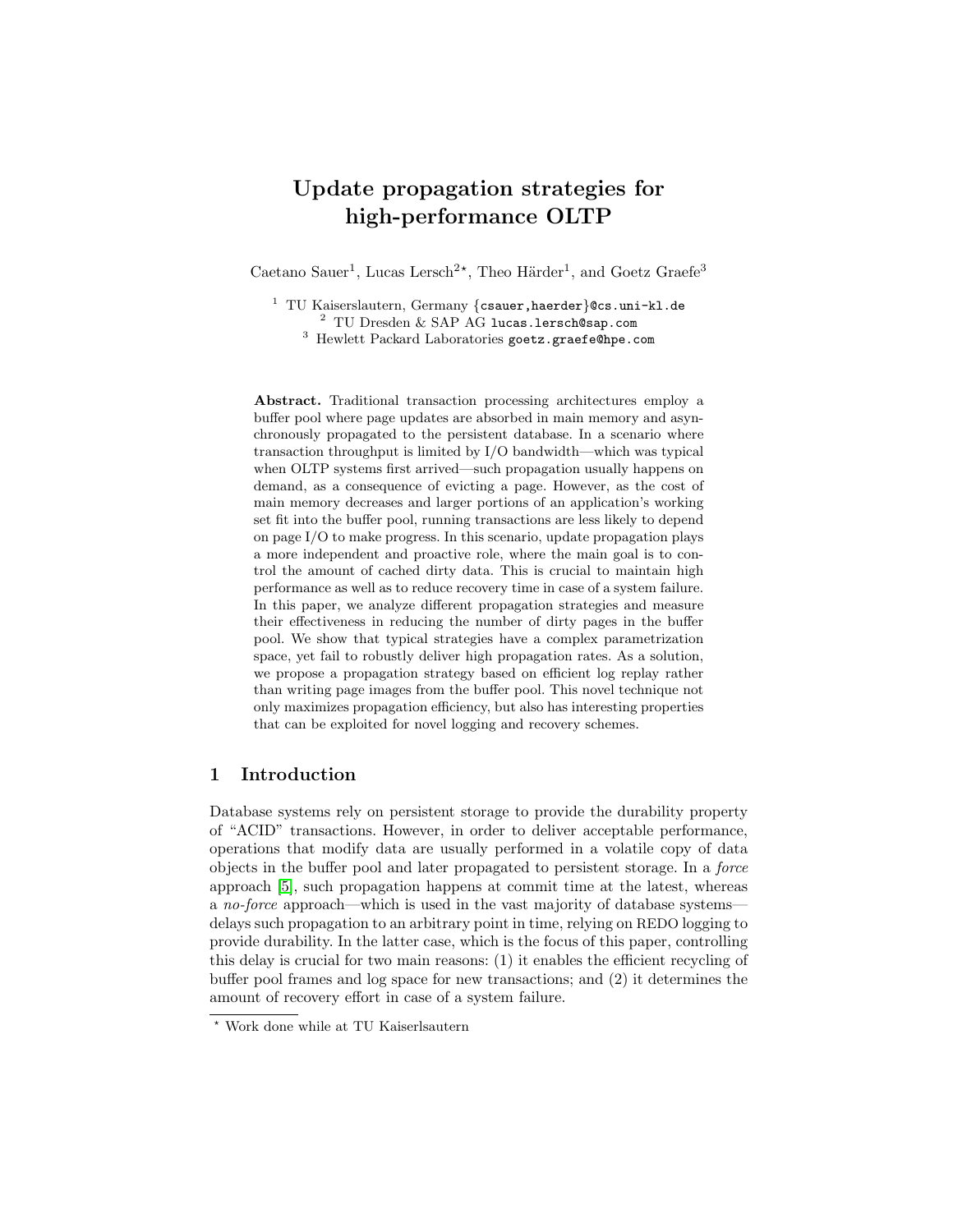<span id="page-1-0"></span>

Fig. 1: Dirty page backlog and its implication on system performance

Traditionally, main memory has been a limited resource, so that transaction throughput was limited by the bandwidth of page read and write operations. In this scenario, update propagation is almost exclusively used for reason 1 above: cached pages must be evicted from the buffer pool to make room for pages accessed by new transactions and, as a consequence, its updates are propagated to persistent storage. However, as the capacity of main memory increases, which has been a strong trend in the past years, typical workloads are less likely to depend on page I/O to make progress. In this scenario, reason 1 becomes less important, and the main role of update propagation becomes the minimization of recovery effort—or reason 2 above. This work is motivated by the need to re-evaluate update propagation strategies for this new crucial role.

The problem addressed in this work can be characterized by a race between user transactions that modify pages and mark them dirty and system actions that clean these pages. If the cleaning speed, i.e., the number of pages being cleaned per second, does not match the dirtying speed of the workload, the accumulated backlog may negatively impact system performance. This backlog can be measured across two dimensions: number of dirty pages and accumulated log volume. In the latter case, the issue appears when the log volume required for REDO recovery fills up the entire log device, so that transactions cannot make progress until some log space is freed. Since the length of REDO recovery is determined by the dirty pages in the buffer pool, this means that an inefficiency in page cleaning can lead to a complete halt of read-write transactions. In the former case, if the number of dirty pages grows until it fills up the entire buffer pool, the system eventually slows down as transactions must wait for page eviction, despite their working set fitting into main memory. This can happen, for instance, in the TPC-C workload, whose working set consists mainly of warehouse and customer data as well as currently active orders. If page cleaning is inefficient, dirty pages containing finished orders will linger in the buffer pool, until no clean frames are available for inserting new orders and the system slows down, becoming I/O-constrained even though there is abundant main memory to hold the working set.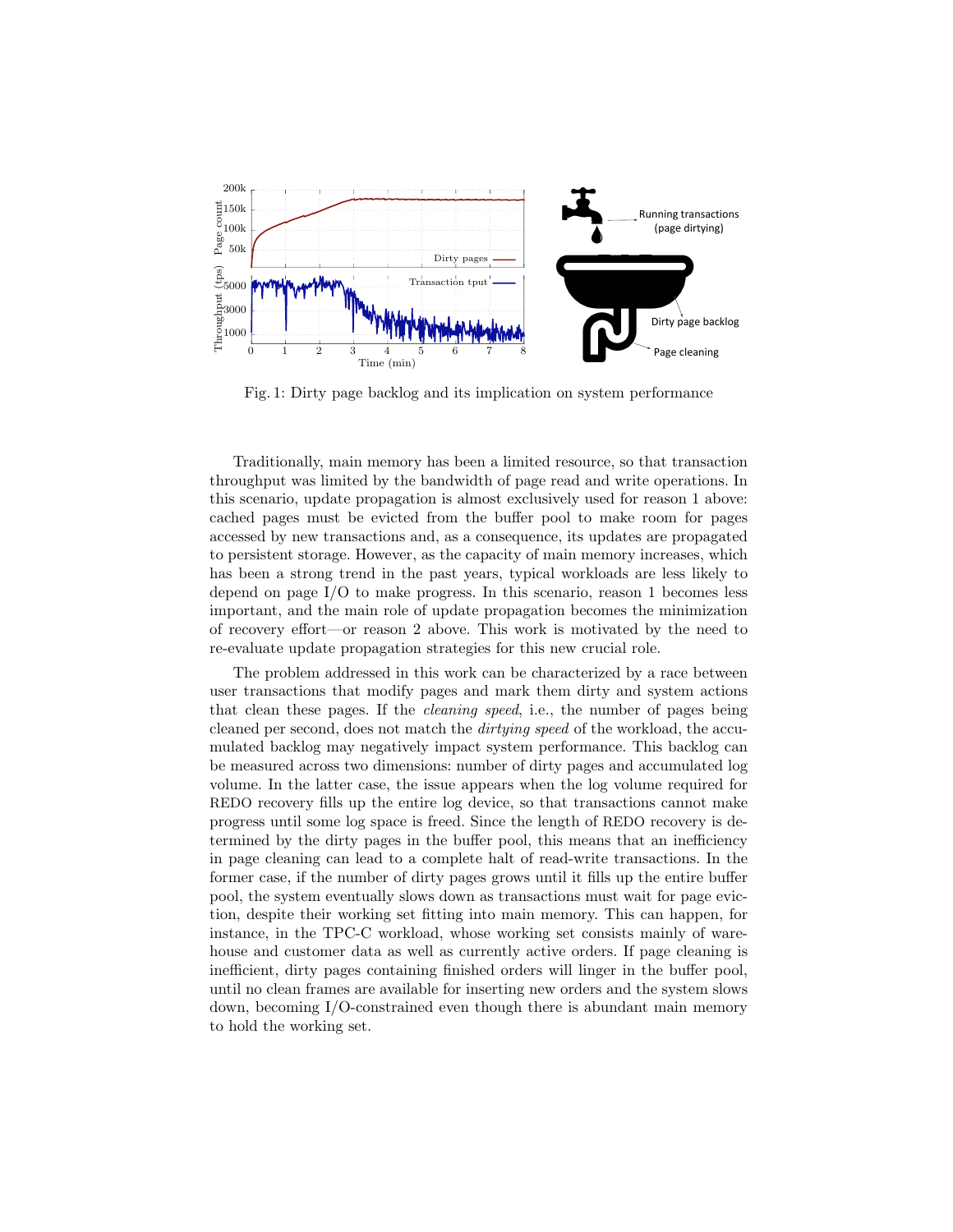Figure [1](#page-1-0) presents the problem graphically in two ways. On the right-hand side, the problem is illustrated as an analogy of a sink full of water—running transactions that make clean pages dirty are like a faucet filling up the sink, while page cleaning corresponds to the drain. If the drain is not large enough, water will accumulate in the sink, which in our case corresponds to the backlog discussed above. Eventually, the sink fills up and the only way to avoid an overflow is to close the faucet, i.e., the transaction throughput must be reduced. On the left-hand side, the problem is shown in a real experiment which plots both the number of dirty pages in the buffer pool as well as the transaction throughput over time. On the top graph, the number of dirty pages grows until it reaches the buffer pool size of 180,000 pages. At that point, which occurs at minute 3 of the experiment, the transaction throughput drops substantially, from 5,000 to about 1,000 transactions per second. Such drop in throughput is a direct consequence of the page cleaner not being able keep up with the running transactions.

This work makes two main contributions. First, we discuss and evaluate typical propagation strategies that write pages from the buffer pool into persistent storage—this is the common technique used in state-of-the-art database systems, and we refer to it as page-based propagation. Second, we propose a novel technique which propagates updates by replaying REDO log records in an efficient way—we call this log-based propagation. The key to enabling this new technique is a partially sorted log, which was introduced in previous work in the context of archiving and recovery from media failures [\[11\]](#page-13-1). Rather than employing the partially sorted organization only for media recovery, we exploit its log replay efficiency to propagate updates as well, achieving a propagation strategy which is completely decoupled from the buffer pool. An empirical evaluation of the new method shows that it performs better than traditional strategies, maintaining a controlled dirty page backlog.

In the remainder of this paper, Section [2](#page-2-0) summarizes related work, including a brief discussion of background techniques on which our approach is based, a related family of instant recovery algorithms, and alternative approaches for in-memory database system designs. Section [3](#page-4-0) discusses page-based propagation strategies, while Section [4](#page-7-0) introduces our novel log-based approach. Experiments that support our claims empirically are provided in Section [5.](#page-10-0) Finally, Section [6](#page-12-0) discusses future work opportunities and concludes our findings.

# <span id="page-2-0"></span>2 Related work

We divide related work into three main categories. First, we discuss the basic system architecture on which our approach is based. Second, we briefly summarize a family of techniques known as instant recovery [\[3\]](#page-13-2). Our approach for log-based propagation relies on a log organization proposed for one of such techniques. Third, we summarize update propagation strategies as implemented in main-memory database system designs found in the literature.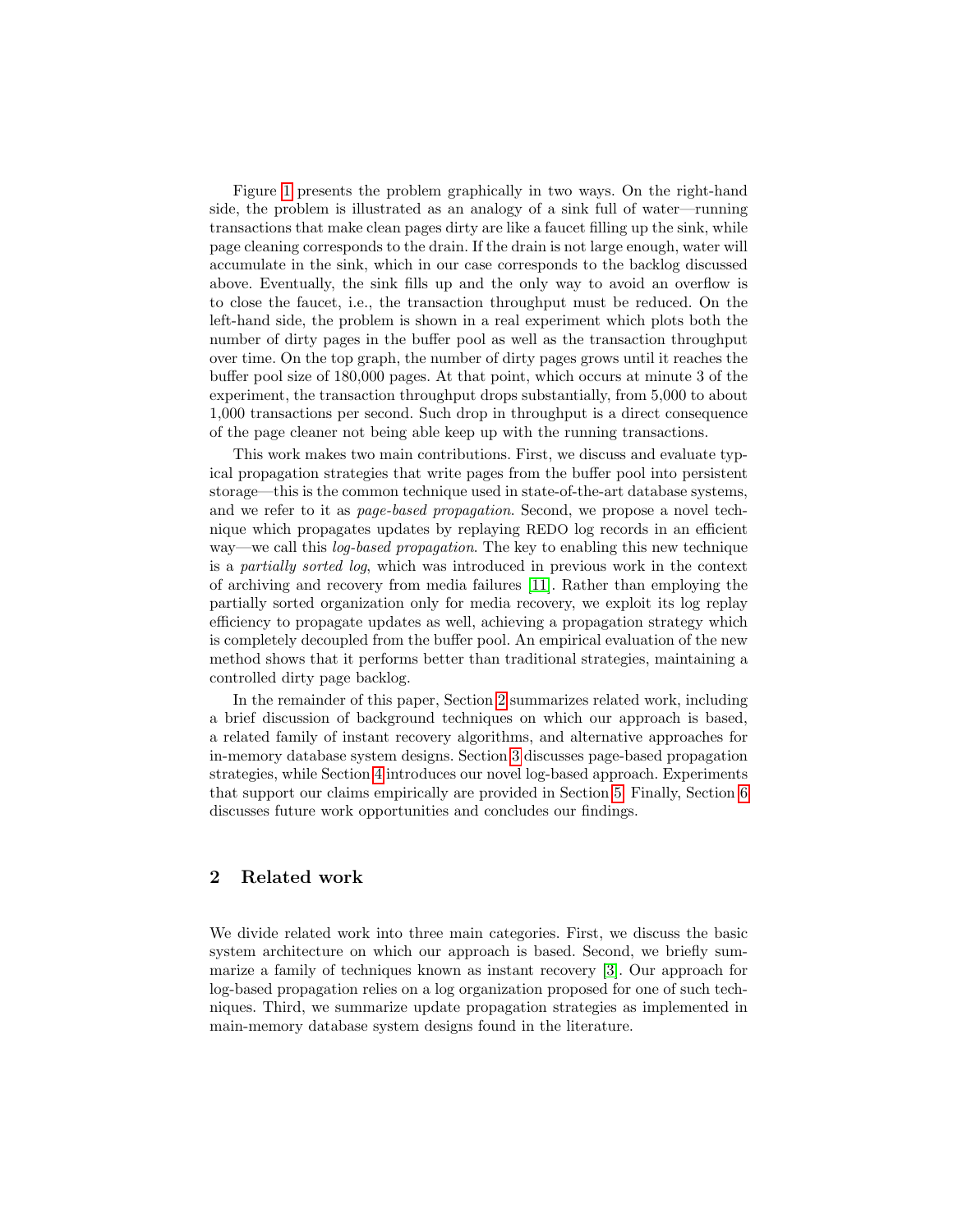#### <span id="page-3-0"></span>2.1 Background

Our approach is based on a traditional database system architecture, with pagebased data structures accessed via a buffer pool backed by SSD or HDD devices [\[6\]](#page-13-3). Write-ahead logging with physiological log records as implemented in ARIES [\[9\]](#page-13-4) is also assumed. Since this work concerns only buffer management and storage, it is orthogonal to concurrency control schemes—for both transaction isolation and multi-threaded data structure access.

We assume that a system thread called *page cleaner* is responsible for flushing pages from the buffer pool. Multiple threads can be used for multiple storage drives. Checkpoints are of the fuzzy type and do not flush dirty pages [\[10\]](#page-13-5). If page replacement is required, user threads simply wake up the cleaning service and wait for a signal of completion. This design allows a centralization of all cleaning aspects to a single system module. The page cleaner generates log records for each write operation, which allows a more precise computation of the dirty page set during checkpoints and log analysis, thus reducing the recovery effort in case of a system failure [\[10\]](#page-13-5).

#### 2.2 Instant recovery techniques

A family of techniques known as instant recovery enables incremental, on-demand recovery of individual pages from both system and media failures [\[3\]](#page-13-2). Our approach for log-based propagation is based on the partially sorted log data structure, as employed in single-pass restore for the log archive [\[11\]](#page-13-1). However, it goes beyond the scope of media recovery, relying on the partially sorted log for update propagation during normal processing. As such, the partially sorted log should be kept on lower-latency devices such as SSDs instead of on archive storage. This also allows its usage for restart after a system failure and single-page repair [\[3\]](#page-13-2), since it provides faster log replay in general.

A further instant recovery technique known as write elision permits the eviction of dirty pages from the buffer pool without flushing them first [\[3\]](#page-13-2). This leaves the persistent page image out of date, and requires single-page repair the next time it is fetched. In principle, write elision alleviates the backlog problem introduced in Figure [1,](#page-1-0) because running transactions need not wait for a page flush before acquiring an empty buffer pool frame. However, since the page on disk remains out of date, its old log records cannot be recycled until the page is repaired. This means that write elision reduces the dirty page backlog but not the log backlog, and the situation depicted in Figure [1](#page-1-0) is likely to happen anyway, unless the system has a chance to catch up during lower activity periods.

Rather than being an alternative technique, write elision complements logbased propagation in which it eliminates the need to ever flush a page from the buffer pool. Furthermore, it permits fast reaction in situations of memory pressure, where evicting dirty pages is a better choice than evicting clean but frequently accessed ones. Further advantages of combining log-based propagation and write elision are discussed in Section [6](#page-12-0) as future work.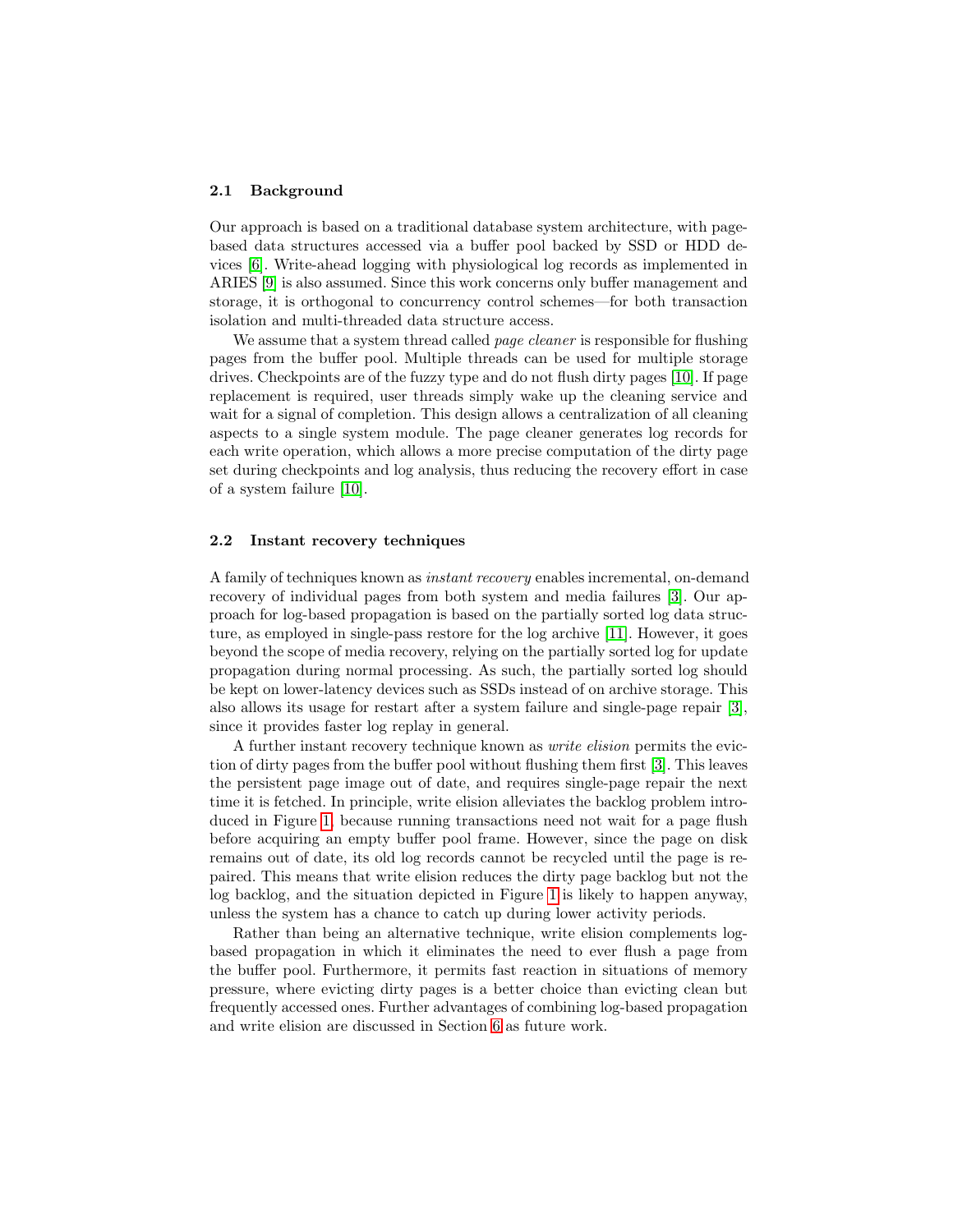#### 2.3 In-memory database systems

In-memory database systems are built on the assumption that the entire dataset fits into main memory, but persistent storage is still required to provide transaction durability. As such, some form of update propagation is still required, and the backlog problem still exists in some form or another. Early work by Levy and Silberschatz [\[7\]](#page-13-6) already recognized the problem of page-based propagation schemes in the context of main-memory databases. They proposed a log-based approach similar to the one introduced in this work, but because the log is not sorted or prepared in any way, log replay requires random I/O operations, which can be multiple orders of magnitude slower than the page dirtying rate in main memory. To circumvent this problem, the authors suggest increasing I/O bandwidth with multiple disks in a striped configuration, but not only is the required amount of disks impractical, it would be very sensitive to skew, thus not distributing the I/O operations equally among disks. Our log-based propagation approach fully utilizes the sequential write speed of a single device, thus being more efficient and feasible.

The traditional propagation approach in most main-memory DBMS designs is to maintain action- or transaction-consistent checkpoints [\[5\]](#page-13-0) on persistent storage. Propagation to this checkpoint should be performed concurrently to transaction activity. A common approach—which is present in both early [\[1\]](#page-13-7) and modern [\[8\]](#page-13-8) designs—is to put the database in a temporary copy-on-write mode, flushing shadow versions of pages to the checkpoint file while transactions make updates on copied images. The problem addressed in this research is thus also present in such systems, since checkpointing of in-memory databases is very similar to page cleaning as discussed here—the end goal is always to increase propagation efficiency and diminish recovery times in case of failure.

As observed in recent research [\[4\]](#page-13-9), the assumption of all data fitting in main memory is unrealistic, and techniques of traditional disk-based systems—when adapted for better in-memory performance—may be a better alternative to techniques of main-memory DBMSs. This is especially true for recovery, since many such systems have very inefficient and incomplete (in the sense that media failures are not considered) recovery schemes. This research represents a step in the direction of optimizing traditional techniques for large memories, while still supporting disk-resident data with high reliability.

## <span id="page-4-0"></span>3 Page-based propagation strategies

As discussed in Section [2.1,](#page-3-0) page-based propagation is performed by the page cleaner service. This section provides an overview of how the page cleaner works, including its impact on the recovery effort in case of a system failure. Furthermore, we discuss a variety of policies that can be implemented to achieve the two, sometimes conflicting, goals of page cleaning: reducing dirty page backlog and recovery effort.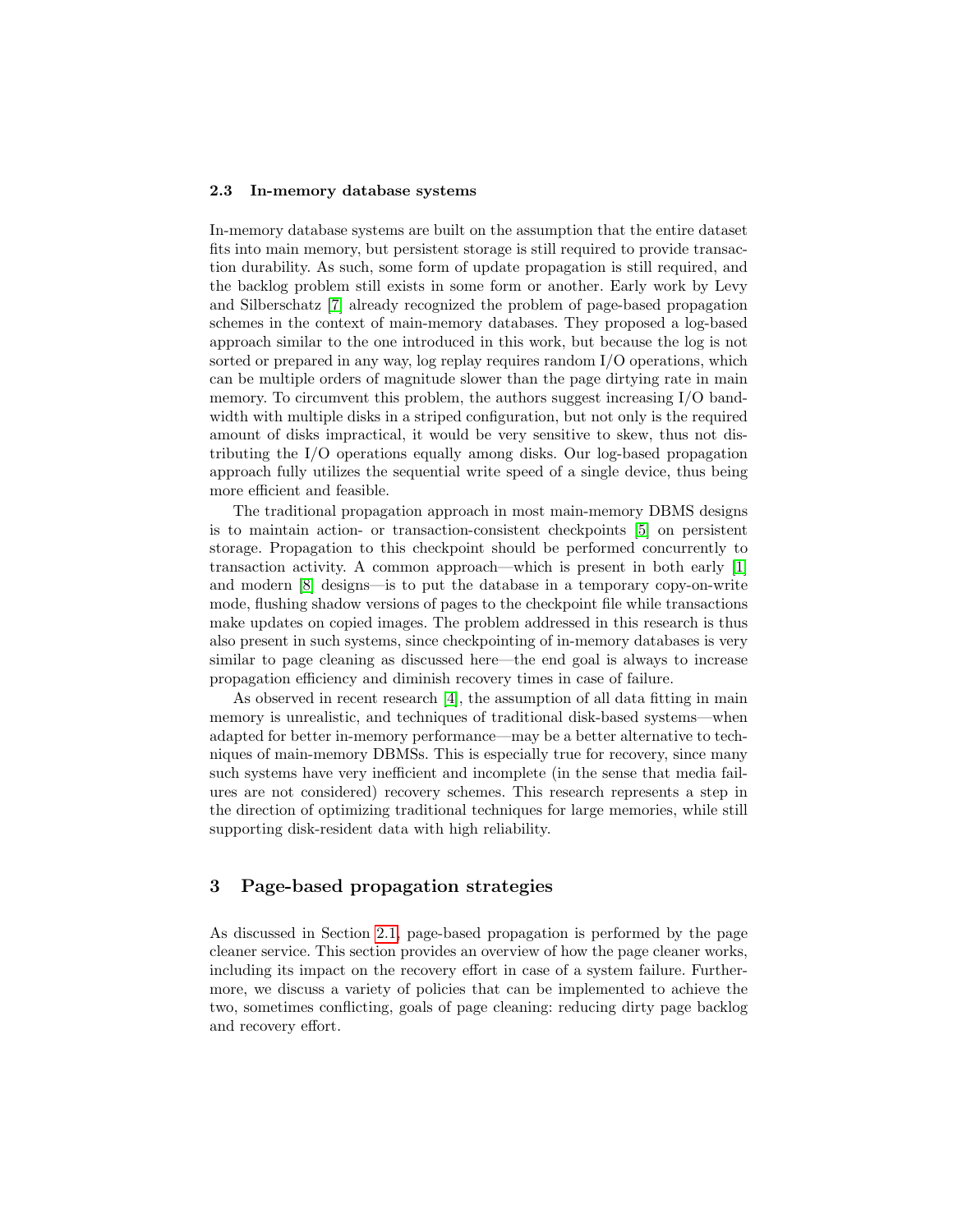### <span id="page-5-1"></span>3.1 Page cleaner algorithm

The page cleaner is an independent system thread, which runs continually in a main loop described in Algorithm [1.](#page-5-0) First, it waits for an activation signal, which may come from threads waiting for eviction or log space recycling, or a timeout if it is set to run periodically. Once activated, the cleaner collects a list of candidate frame descriptors in a priority queue. This queue is used to order frames according to some policy, such as oldest-first or hottest-first; these are discussed in detail in Section [3.2.](#page-6-0)

<span id="page-5-0"></span>

| <b>Algorithm 1</b> Page cleaner main loop |                                                                    |  |
|-------------------------------------------|--------------------------------------------------------------------|--|
|                                           | 1: <b>procedure</b> PAGECLEANER(bufferPool, policy, maxCandidates) |  |
| 2:                                        | waitForAction()                                                    |  |
| 3:                                        | candidates $\leftarrow createHeap(policy, maxC andidates)$         |  |
| 4:                                        | writeBuffer $\leftarrow$ allocateBuffer()                          |  |
| 5:                                        | for all $d$ in buffer Pool descriptors do                          |  |
| 6:                                        | if $d.isDirty()$ then                                              |  |
| 7:                                        | candidates.push $Heap(d)$                                          |  |
| 8:                                        | end if                                                             |  |
| 9:                                        | end for                                                            |  |
| 10:                                       | clusters $\leftarrow sortAndAggregateByPageID$ (candidates)        |  |
| 11:                                       | $cleanLSN \leftarrow logTailLSN()$                                 |  |
| 12:                                       | for all $c$ in clusters do                                         |  |
| 13:                                       | latchAndCopy(c, writeBuffer)                                       |  |
| 14:                                       | flush(writeBuffer)                                                 |  |
| 15:                                       | logPageFlush(c, cleanLSN)                                          |  |
| 16:                                       | bufferPool.updateCleanLSN(c, cleanLSN)                             |  |
| 17:                                       | end for                                                            |  |
|                                           | 18: end procedure                                                  |  |

Once a list of candidates is collected, it is sorted by page ID in line [10](#page-5-1) of Algorithm [1.](#page-5-0) The purpose here is to form clusters of adjacent pages, which can be flushed with a single write operation. For each cluster of pages, the cleaner then latches their buffer pool frames in shared mode and copies their contents into its internal write buffer. This is done to avoid holding a latch, and thus delaying updating threads, for the entire duration of a synchronous write, which is performed in line [14.](#page-5-1) These writes must be synchronous because marking a page as clean before it is actually persisted may result in lost updates in case of a system failure. After the flush operation completes, it is logged to support a more precise estimation of the dirty page set during log analysis [\[10\]](#page-13-5). This step is not required, but has benefits for more efficient recovery.

The last step of the algorithm is to mark the page as clean in the buffer pool. Traditionally, the dirty state of each page is tracked with a Boolean flag on each frame descriptor. Before setting the dirty flag to false, the cleaner must check whether or not an update happened to the page while it was being flushed. An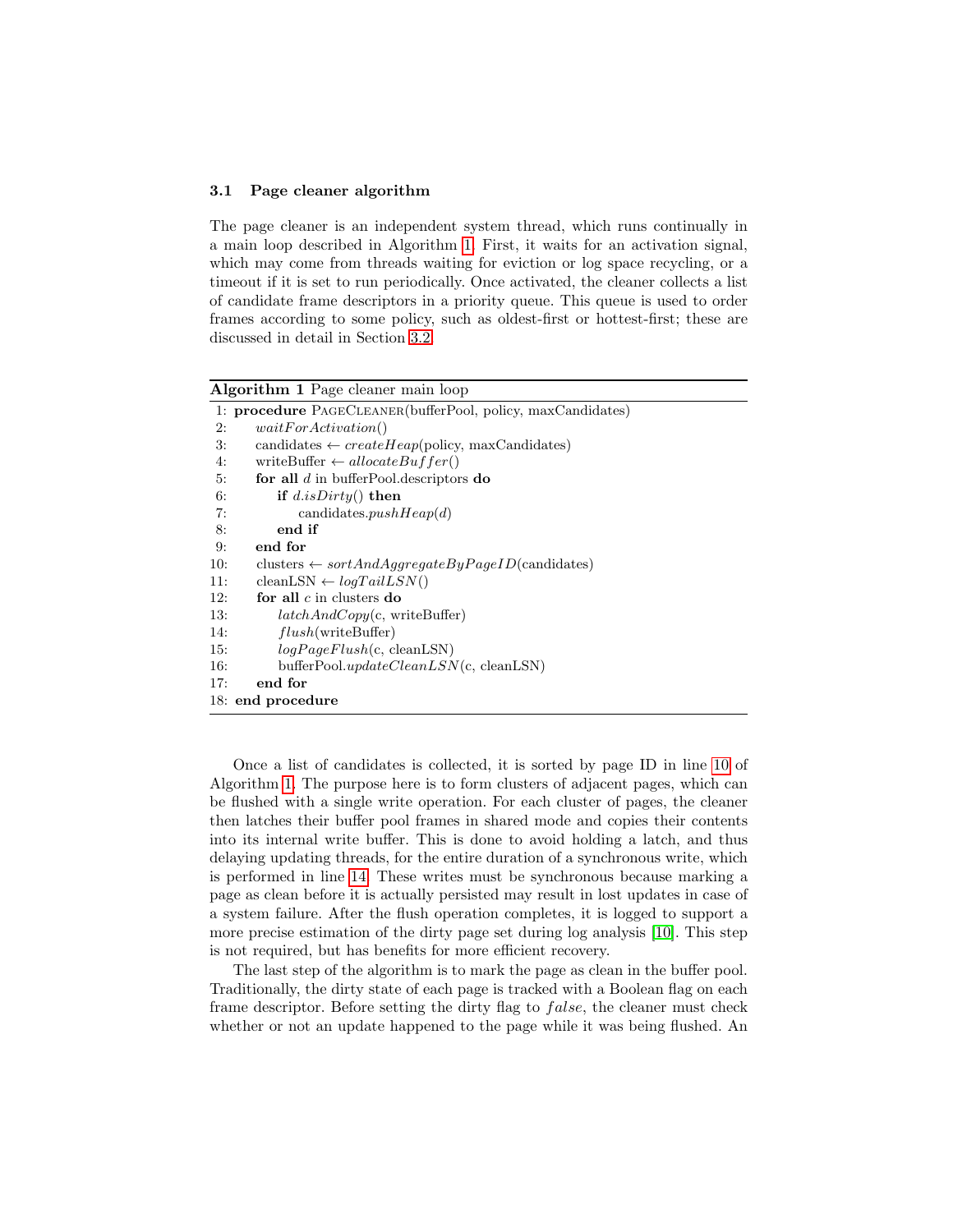alternative approach, which is used in our design, is to maintain an additional LSN field instead of a Boolean flag in the page descriptor. This field, called CleanLSN, contains some LSN value for which all previous updates on the page are guaranteed to have been propagated; it is initialized with the  $PaqeLSN$  value and updated by the cleaner every time a page is flushed. Using this mechanism, a page is considered dirty if and only if  $PageLSN > CleanLSN$ . This approach eliminates the need to keep track of PageLSN values of copied page images, and can also be used to implement a cleaning policy that considers "how long ago" a page was last flushed.

#### <span id="page-6-0"></span>3.2 Page cleaning policies

Before discussing different page cleaning policies—and why it is important to have them instead of collecting all dirty pages as candidates—it is important to understand the impact that the cleaner has on the dirty page backlog and, ultimately, on the recovery effort in case of a system crash.

The main efficiency measure of the page cleaner is its write bandwidth, i.e., how many pages it can write per second (or how large the "drain" is in the sink analogy of Figure [1\)](#page-1-0). However, optimizing for write bandwidth does not necessarily minimize the dirty page backlog, because—as mentioned in Section [1—](#page-0-0)the backlog can be measured as not only the number of dirty pages, but also how much log volume is covered by such pages. If the cleaner policy in use neglects the log volume, the length of the REDO log scan required during recovery is not kept under control, and a situation similar to that of Figure [1](#page-1-0) may happen when the log device is full. Therefore, the goal of page cleaning policies is to reduce the dirty page backlog—and consequently reducing the recovery effort—across two dimensions: number of dirty pages and log volume.

A page cleaning policy can be defined as a sort order applied to candidate buffer pool frames. This is implemented using a priority queue in the  $pushHeap$ function of Algorithm [1.](#page-5-0) Our work considers three policies: oldest first (lowest CleanLSN value); coldest first (lowest reference counter value); and hottest first (highest reference counter value). Each of these policies has its own benefits for reducing the dirty page backlog. An empirical analysis is performed in Section [5.](#page-10-0) For now, we briefly discuss these benefits, i.e., the rationale behind choosing one policy over the others.

The oldest-first policy aims to flush dirty pages which have been lingering the longest in the buffer pool. This is possible thanks to our CleanLSN mechanism introduced earlier. The goal of this policy is to reduce the log volume of the dirty page backlog, which in turn reduces the length of the REDO log scan during recovery. However, it does not necessarily decrease the number of dirty pages as much. For that, the coldest-first policy is more appropriate. It collects pages which are referenced the least, using a reference counter maintained in each frame descriptor. This reference counter can be reused by clock-based page replacement policies. The rationale behind flushing coldest pages first is that they are the less likely to become dirty again after flushing, and thus a significant reduction of the dirty page set is expected. Furthermore, they are the most likely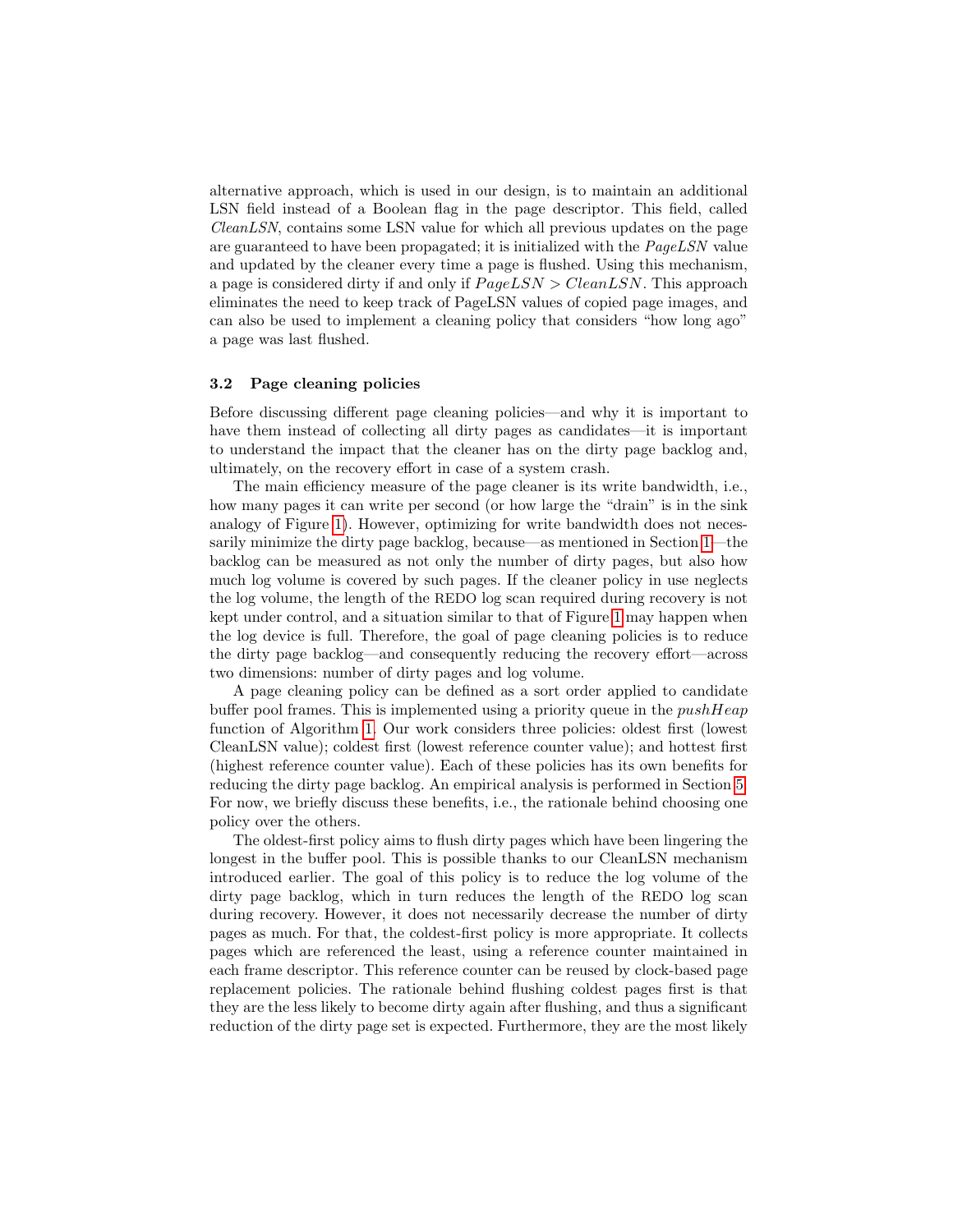to be selected for eviction, so cleaning them also improves the performance of the page replacement algorithm.

Finally, the policy of flushing hottest pages first may seem counter-intuitive, but it plays an important role for on-demand recovery schemes like instant restart [\[3\]](#page-13-2). In this case, it is worthwhile to reduce the recovery time of important pages such as system catalogs and B-tree roots. Since these tend to be the mostly accessed pages, this policy guarantees that they are always kept as up-to-date as possible. However, cold dirty pages will linger in the buffer pool without ever being flushed, and so the dirty page backlog is not reduced. Therefore, this policy is better utilized in combination with one of the other policies.

### 3.3 Problems of page-based propagation

The first problem of page-based propagation strategies is that they fail to sustain maximum write throughput. Despite the access pattern not being completely random, but jump-sequential thanks to the sorting of candidate frames, a large clustered page write is rare. Such large writes are required to deliver maximum throughput, especially in the case of synchronous writes.

A low write bandwidth alone is ineffective in reducing the dirty page backlog, but the fact that cleaning policies have such a complex parametrization space worsens the problem even further. Maximizing cleaner efficiency is a matter of choosing the ideal parameters for any point in time of a given workload. These parameters include not only the policy type, as discussed above, but also the number of candidates to choose at each iteration and whether to prioritize large clusters over single page writes—an additional dimension which was not considered in Algorithm [1.](#page-5-0)

Lastly, page-based propagation is tightly coupled to the buffer pool. As already observed by Levy and Silberschatz [\[7\]](#page-13-6), propagation always causes some interference to normal transaction processing. The page cleaner loop presented in Algorithm [1](#page-5-0) requires latching each flushed page three times: first to collect it as a candidate, then to copy it into the write buffer, and finally to update its CleanLSN. Furthermore, each dirty page not flushed must be accessed, and thus latched, at least once when collecting candidates. Despite being shared-mode latches, these may cause noticeable interference in a scenario of intensive transaction activity, which is also when page cleaning should run more aggressively.

# <span id="page-7-0"></span>4 Log-based propagation—a novel technique

Log-based propagation solves the aforementioned problems of page cleaning. First, its I/O pattern is purely sequential, which guarantees the best possible cleaning throughput. Second, because propagation is driven by the log, there is no need for any policy or prioritization scheme. Third, it does not interact with the buffer pool, thus reducing interference and increasing separation of concerns. This section introduces this new technique and elaborates on these advantages.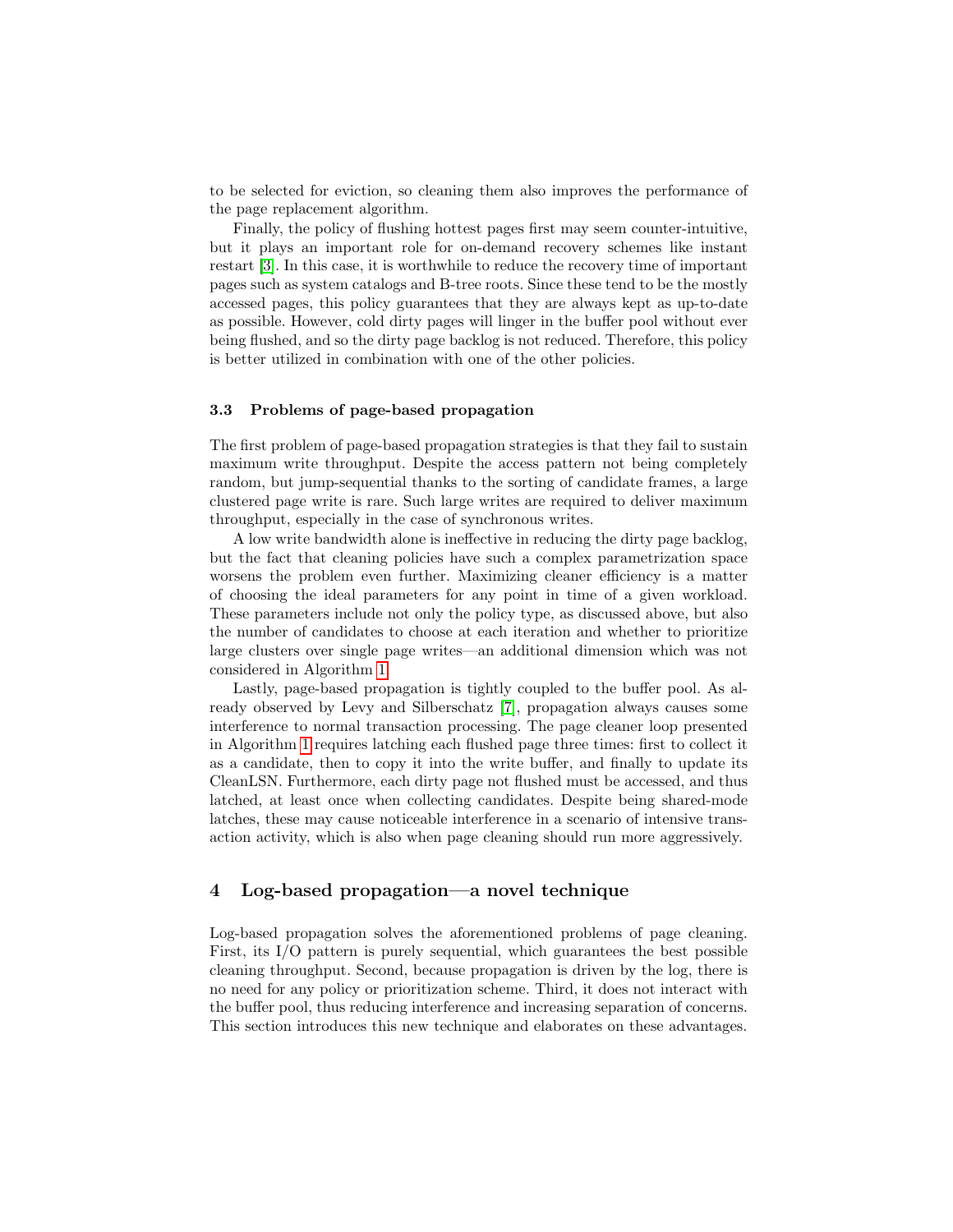### 4.1 Partially sorted log

Log-based propagation could, in principle, rely on the transaction log to replay updates on the active database, but this would be inefficient given the random access pattern. This approach was proposed in related work [\[7\]](#page-13-6), and the problem is recognized by the authors, who suggest an impractically large disk array to match the bandwidth of transaction updates.

A better approach is to reorganize the log so that log replay is performed sequentially. This idea was explored in previous work on single-pass restore [\[11\]](#page-13-1), a technique to recover from media failures in a single sequential pass over log archive and backup. The technique consists of integrating a run generation phase in the archiving process, so that the log archive is composed of sorted runs. A run maps to a contiguous LSN range, but, within each run, log records are sorted primarily by page identifier. During restore, these runs are then merged to form a single sorted stream of log records. These two steps—run generation and merge—correspond to an external merge sort procedure, but because they are seamlessly integrated into normal processing and recovery, respectively, no noticeable overhead or increased downtime is incurred. We refer to the original publication for further details and experiments [\[11\]](#page-13-1).

### <span id="page-8-1"></span>4.2 Log-based page cleaner

Similar to its page-based counterpart, the log-based cleaner runs in a dedicated thread. It runs Algorithm [2,](#page-8-0) presented here in pseudo-code, in a main loop. On each iteration, a subset of partitions in the partially sorted log is scanned, starting on the LSN on which the previous iteration stopped—here called startLSN. This delivers an iterator of log records sorted by page identifier (line [2\)](#page-8-1).

<span id="page-8-0"></span>

| Algorithm 2 Log-based cleaner main loop |                                                        |  |
|-----------------------------------------|--------------------------------------------------------|--|
|                                         | 1: function LOGBASEDCLEANER(sortedLog, startLSN)       |  |
| 2:                                      | $iter \leftarrow sortedLog.open(startLSN)$             |  |
| 3:                                      | buffer $\leftarrow$ allocate Buffer()                  |  |
| 4:                                      | while iter.hasNext() do                                |  |
| 5:                                      | $logrec \leftarrow iter.get()$                         |  |
| 6:                                      | $readSegment(\text{buffer}, \text{logic}, \text{pid})$ |  |
| 7:                                      | replayLog(buffer, iter)                                |  |
| 8:                                      | flush(buffer)                                          |  |
| 9:                                      | end while                                              |  |
| 10:                                     | return iter.endLSN                                     |  |
|                                         | 11: end function                                       |  |

The stream of sorted log records is processed one segment at a time, whereby a segment is defined as a fixed-size set of contiguous pages. This size should be such that scattered writes deliver good sequential write speed (e.g., 1 MB). Each segment is first read into the cleaner's internal buffer (line [6\)](#page-8-1). Then, log replay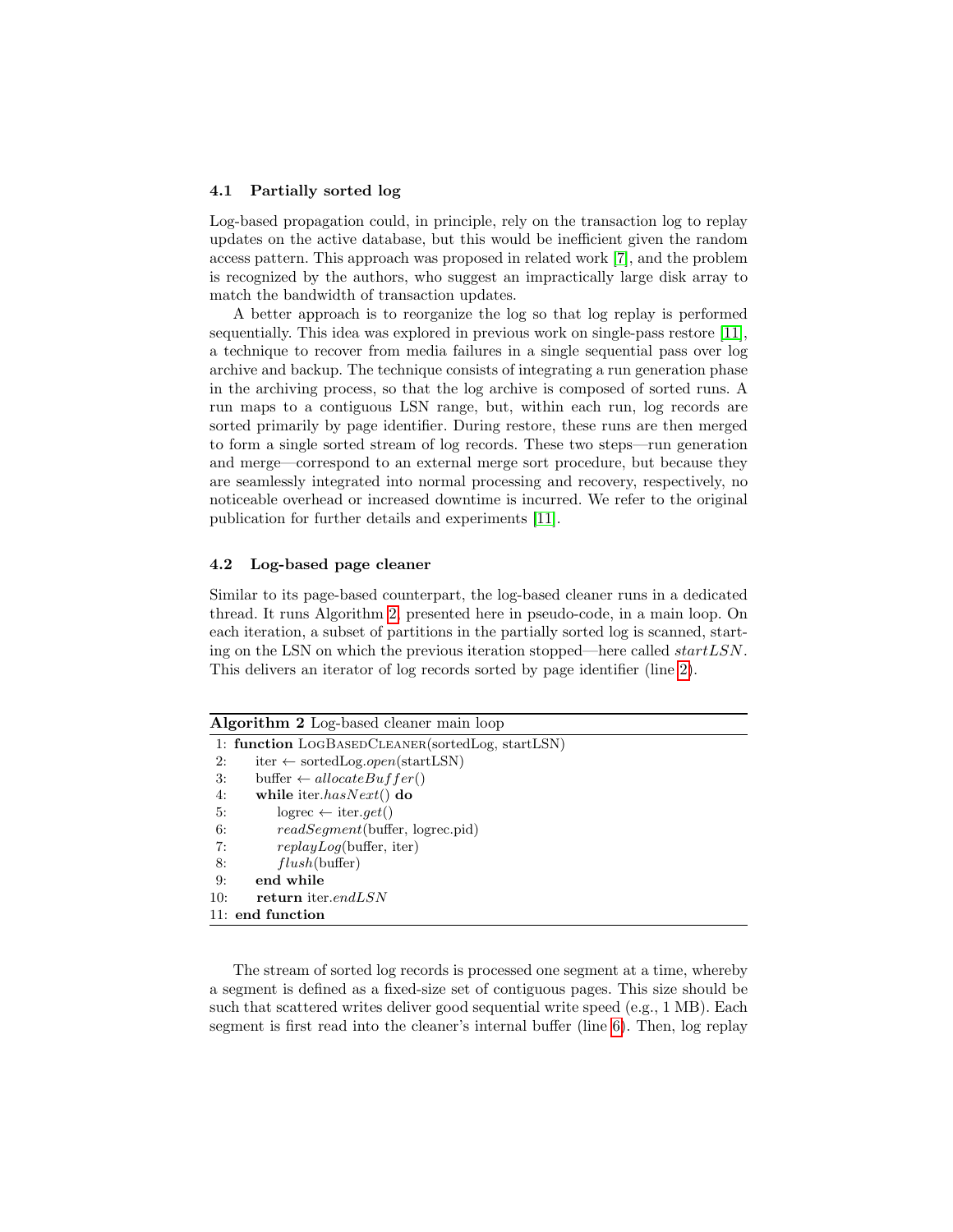is performed on this segment using the iterator, until the current log record refers to a page outside the current segment or the iterator has finished. At this point, the buffer is flushed into the persistent database and further segments are processed until the log scan iterator has finished. The end of the LSN range covered by the log scan is then returned to the caller—it will be used as the startLSN on the next cleaner invocation.

Note that the algorithm has no reference to the buffer pool, which means that the page cleaner is completely decoupled from it. This has not only architectural advantages, i.e., better modularization and separation of concerns, but also performance benefits, since there is no latching or copying of pages in the buffer pool. We illustrate this in Figure [2.](#page-9-0) Traditional page-based propagation (on the left-hand side of the diagram) propagates data directly from in-memory data structures into persistent storage, creating a tight coupling between these components; unlike log-based propagation (on the right-hand side), where the components are independent. This decoupled design also has interesting properties that can be exploited in logging and recovery mechanisms—these are briefly discussed in Section [6.](#page-12-0) One detail worth mentioning is that the need for tracking dirty pages in the buffer pool is eliminated. However, this tracking is necessary if eviction of dirty pages is not allowed, i.e., if write elision [\[3\]](#page-13-2) is not supported. To that end, an additional step is required in Algorithm [2](#page-8-0) to mark pages flushed as clean. Because this design would introduce a dependency to the buffer pool module, it is not completely decoupled, but still fairly loosely coupled when compared with the traditional page cleaner.

<span id="page-9-0"></span>

Fig. 2: Coupling of persistent and in-memory components

The log-based propagation algorithm has a jump-sequential I/O pattern, since segments are read and written in page-ID order, skipping segments for which no log record is found. If a moderately large segment size is used (e.g., a few megabytes for either SSD or HDD), this jump-sequential pattern fully utilizes the device sequential speed. One performance concern is that segments must be both read and written during propagation, which means that a single database device would spend roughly only half of the time performing writes. Furthermore, the log archive must also be read using a merge pattern, which may incur many random reads if too many log partitions are merged [\[11\]](#page-13-1). Thus, the  $I/O$ activity of the log-based cleaner is more intense than the traditional page-based approach. However, these problems are easily mitigated with simple software and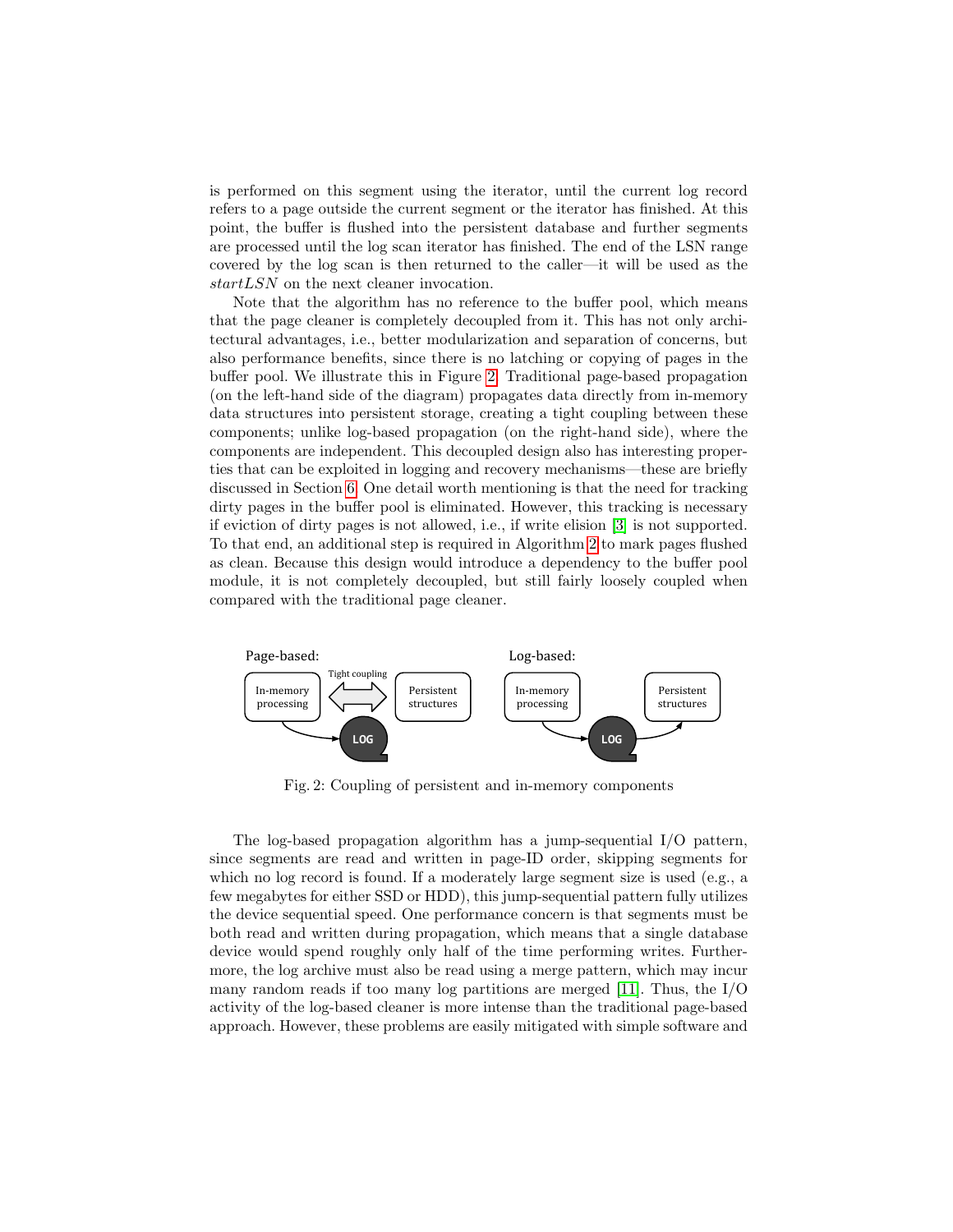hardware measures. First, if the partially sorted log is stored with redundancy (e.g., RAID-1)—which is a bare-minimal requirement for reliability—concurrent reads and writes can be performed in parallel. Second, if the merge logic of the log scan supports asynchronous read-ahead [\[2\]](#page-13-10), then log reads are also performed in parallel with update propagation. Furthermore, despite this intense I/O behavior, the next section demonstrates that log-based propagation beats the traditional page cleaner even with a single non-redundant database device.

## <span id="page-10-0"></span>5 Experiments

### 5.1 Write bandwidth

Our first experiment analyzes the average write bandwidth sustained by 12 variations of page-based propagation strategies in comparison with the log-based strategy. For this experiment, which uses the TPC-C benchmark, the buffer pool is large enough to contain the whole dataset, which has initial size of 13 GB, and SSD devices are used for both log and database files. With 20 concurrent clients on a multi-core server, it delivers an average transaction throughput of 10,000 per second. Therefore, our goal here is to maximize pressure on the system and analyze how the propagation strategies keep up. The results are shown in Figure [3,](#page-10-1) with strategies on the x-axis and write bandwidth plotted in MB/s with a log scale on the y-axis.

The first nine strategies consist of the three policies described in Section [3.2](#page-6-0) using three different sizes for the priority queue of candidate frames—2,000, 20,000 and 200,000. This corresponds roughly to 0.1%, 1%, and 10% of the application working set, respectively. We note that all of them are quite slow, utilizing only from 3 to 5 MB/s write bandwidth. This is because most writes are of single pages, which is inefficient even for SSD devices. Three other page-based strategies are considered in this experiment. The first one, labeled "no-policy" is a naive strategy in which every dirty frame is flushed, thus ignoring any prioritization policy. At ∼6 MB/s, it is slightly more efficient than the others, because more opportunities for large writes are found. The two "clustered" policies are just like "no-policy", but only page writes larger than a certain number of pages

<span id="page-10-1"></span>

Fig. 3: Write bandwidth of different propagation strategies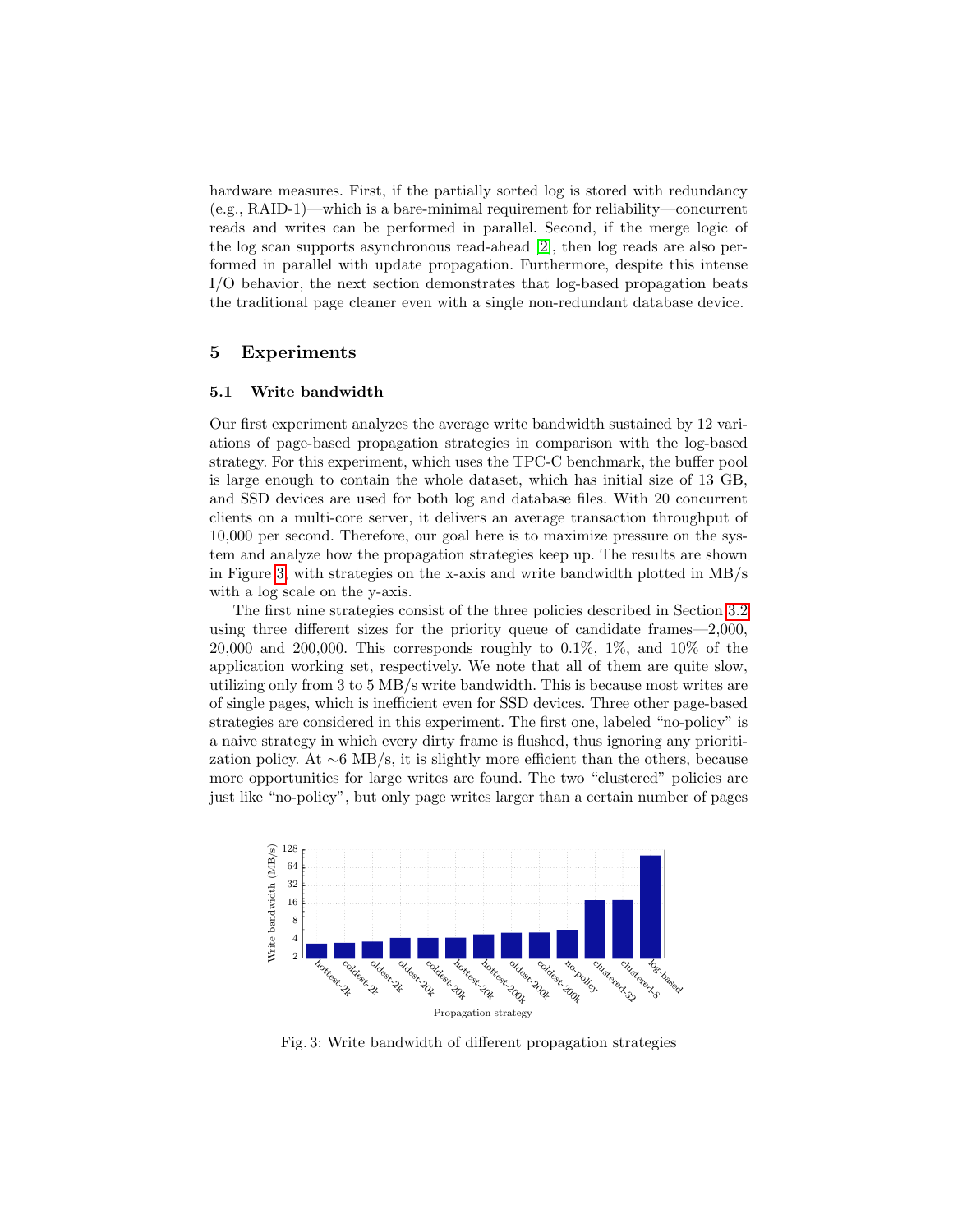are performed—here 8 and 32 pages. We note that the bandwidth is indeed increased to about 18 MB/s, but the policy is not as effective because the larger the minimum size is, the less likely it is that large-enough clusters are found; this is why the 8-page policy is slightly faster than the 32-page policy. Finally, the log-based propagation strategy, which has only a single variant, is by far the most efficient, at 100 MB/s. The maximum bandwidth of the device is actually 200 MB/s, but, as discussed earlier, half of the time is spend performing reads, which means that 100 MB/s is indeed the maximum possible speed for this propagation strategy.

## 5.2 Backlog reduction

The next experiment analyzes the effectiveness of propagation strategies in reducing the dirty page backlog. We break down the execution of each experiment into a time series of 20 minutes and measure the number of dirty pages as well as the log volume covered by them, i.e., the length of the REDO log scan in case of a system failure. Because the page-based policies introduced in Section [3.2](#page-6-0) are very inefficient with a single storage device, we consider—in addition to the scenario of the previous experiment—a low-throughput scenario with ∼1,000 transactions per second. With the lower dirtying speed, page-base strategies should be more effective and interesting comparisons may be drawn.

The results are shown in Figure [4.](#page-12-1) The two plots on the top correspond to the low-throughput scenario, whereas the bottom plots are high-throughput ones. The plots on the left-hand side measure the number of dirty pages in the buffer pool, while the ones on the right-hand side measure the REDO length. For this experiment, we consider only three page-based policies: oldest-first with 200,000 candidate frames; the clustered strategy with 8 pages; and a "mixed" policy which is a special version of oldest-first—it ignores newly allocated, neverflushed pages in 3/4 of the cleaner activations. We implemented this strategy to show that mixing policies and adjusting parameters allows for more efficient cleaning when tailored to a particular workload. Other strategy variants have similar results and thus provide no additional insight.

For the low-throughput scenario, we observe that the clustered policy, as expected, is not able to reduce the dirty page backlog despite delivering better write bandwidth. The oldest-first policy is able to maintain a low dirty page count between 20,000 and 30,000, but it performs just as bad as the clustered strategy in controlling REDO length. Our mixed strategy tailored for this workload actually performs best on both criteria: it maintains a stable and low dirty page count (after an initial period of instability) and is more effective than the two other page-based policies in controlling REDO length. The log-based propagation strategy maintains a higher dirty page count than the mixed and oldest-first policies—this can be attributed to the natural backlog occurring due to the delay between inserting a log record in the (unsorted) recovery log and processing it in the partially sorted log. The zig-zag pattern is a consequence of the log-based cleaning algorithm, which processes runs of the partially sorted log and segments of multiple pages in batches. It performs slightly better than the mixed policy in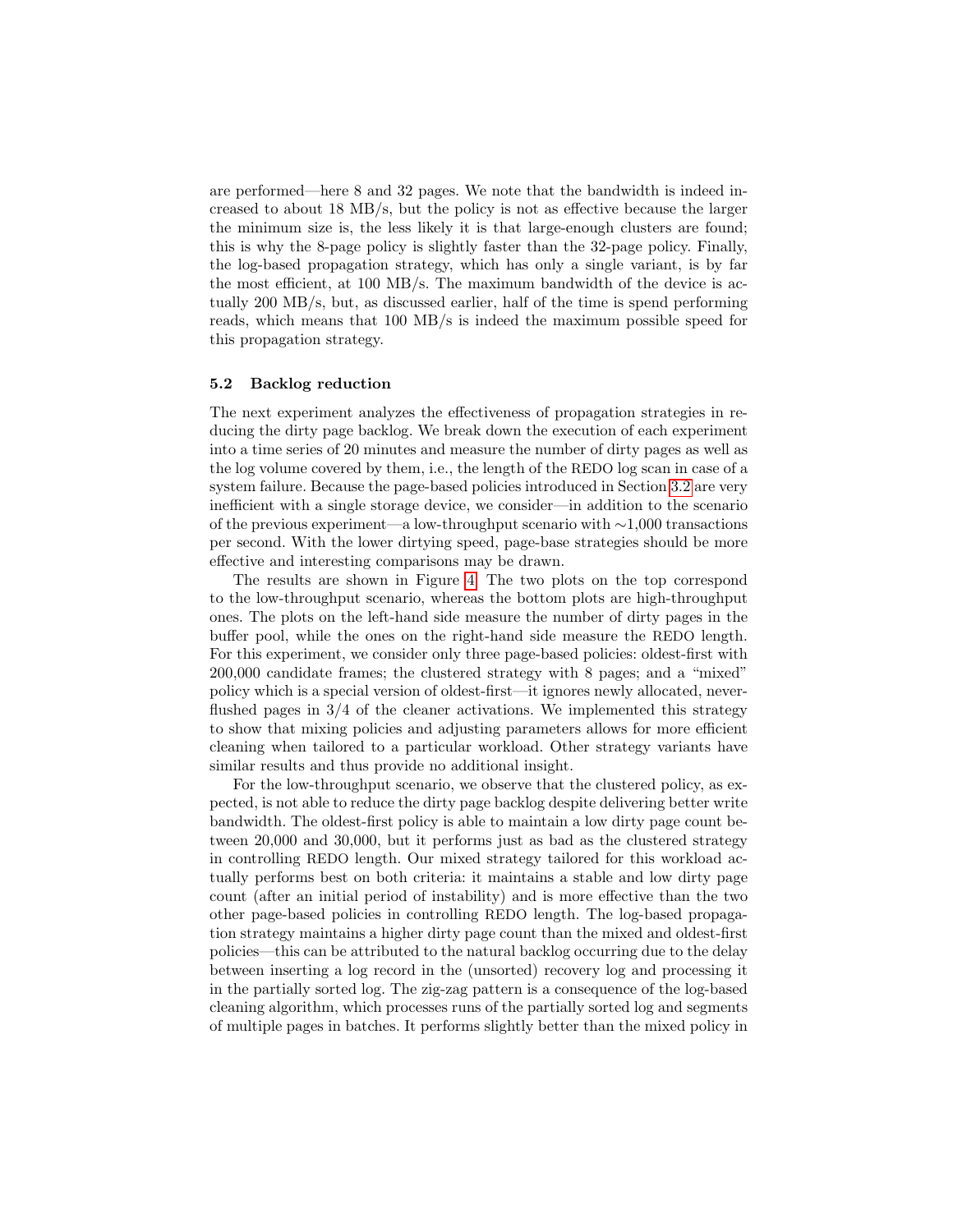<span id="page-12-1"></span>

Fig. 4: Backlog analysis for low- (top) and high-throughput (bottom) scenarios

REDO length, but the main take-away here is that none of the strategies is able to maintain it stable, suggesting that an adaptive approach, possibly combining both log- and page-based propagation, might be more appropriate.

In the high-throughput scenario, which is the main goal of our investigation, log-based propagation performs better than the mixed and oldest-first policies, but loses to the clustered approach in maintaining a low dirty page count. However, it is the only approach which is able to control the REDO length, with a large margin to page-based strategies. Thus, these results clearly demonstrate its superiority for the workload considered.

## <span id="page-12-0"></span>6 Outlook and conclusion

This work deals with the problem of update propagation for high-performance OLTP scenarios. Given the ever-increasing performance gap between in-memory processing and I/O operations, as well as the decreasing costs of main memory, a database system's buffer pool may get saturated with dirty data, unless an efficient propagation strategy is employed. This makes it more challenging to maintain a well-balanced system using hardware alone. The approaches presented here address the problem with software techniques, improving hardware utilization and thus reducing costs.

We described a flexible page-based propagation tool (the page cleaner) and analyzed its effectiveness under a variety of policies. Our empirical evaluation shows that this traditional approach is not able to fully exploit the write bandwidth of a single storage device. In addition to the inefficiency problem, we pointed out the tight coupling between buffer management and persistence modules in the traditional design. The storage manager of a database system is known in the literature for having intricate dependencies between its components: concurrency control, recovery, buffer management, and storage structures [\[6\]](#page-13-3). This